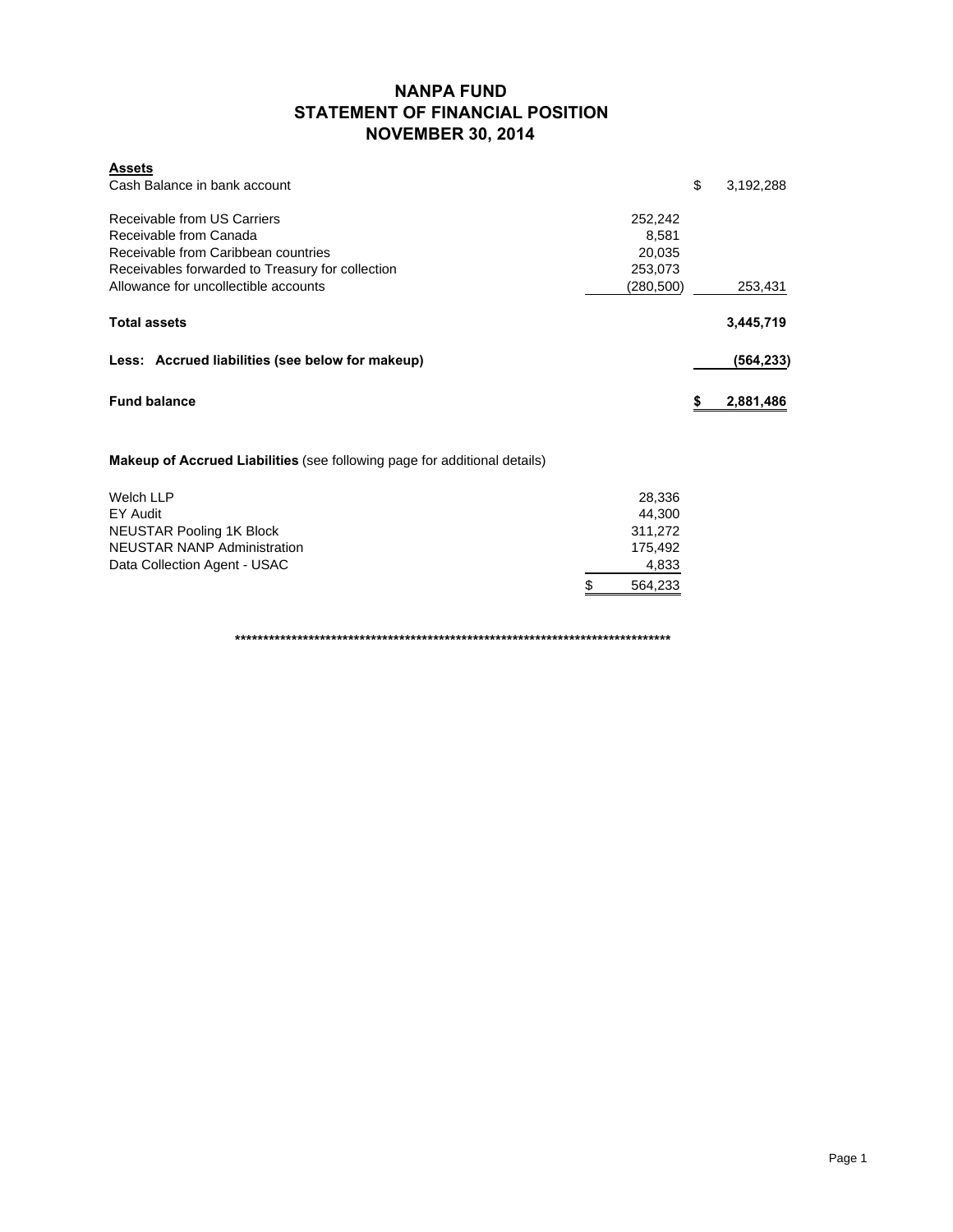#### **NANPA FUND FORECASTED STATEMENT OF CHANGES IN FUND BALANCE JULY 2014 TO JUNE 2015**

|                                                                     |            | <b>Actual</b>                       |                                     |                                     |                                     |                                     | <b>Budget</b>                       |                                     |                                   |                                   |                                   |                                   |                                  |                                  |                        | <b>Variance between</b>                        |  |
|---------------------------------------------------------------------|------------|-------------------------------------|-------------------------------------|-------------------------------------|-------------------------------------|-------------------------------------|-------------------------------------|-------------------------------------|-----------------------------------|-----------------------------------|-----------------------------------|-----------------------------------|----------------------------------|----------------------------------|------------------------|------------------------------------------------|--|
|                                                                     |            | $Jul-14$                            | Aug-14                              | Sep-14                              | Oct-14                              | <b>Nov-14</b>                       | Dec-14                              | $Jan-15$                            | Feb-15                            | <b>Mar-15</b>                     | Apr-15                            | Mav-15                            | <b>Jun-15</b>                    | <b>Total</b>                     | <b>Budget</b>          | forecasted results and<br>budget at June 30/14 |  |
| Revenue                                                             |            |                                     |                                     |                                     |                                     |                                     |                                     |                                     |                                   |                                   |                                   |                                   |                                  |                                  |                        |                                                |  |
| <b>International Contributions</b><br>Canada<br>Caribbean countries | (1)<br>(1) | 17,162<br>21.432                    | 8,581<br>$\sim$                     | 8,581<br>$\sim$                     | 8,581<br>$\sim$                     | 8,581<br>$\sim$                     | 8,581<br>$\sim$                     | 8,581<br>$\sim$                     | 8,580<br>$\sim$                   | 8,580<br>$\sim$                   | 8,580<br>$\sim$                   | 8,580<br>$\sim$                   | $\sim$                           | 102,968<br>21.432                | 102,968<br>21.432      | $\sim$ $-$                                     |  |
| <b>Total International Contributions</b>                            |            | 38,594                              | 8,581                               | 8,581                               | 8,581                               | 8,581                               | 8,581                               | 8,581                               | 8,580                             | 8,580                             | 8,580                             | 8,580                             | $\sim$                           | 124,400                          | 124,400                |                                                |  |
| Domestic Contributions - US carriers                                | (1)        | 4,170,366                           | 259,113                             | 252,273                             | 259,374                             | 259,259                             | 263,293                             | 263,293                             | 263,293                           | 263,293                           | 263,293                           | 263,293                           |                                  | 6,780,143                        | 6,721,854              | 58,289                                         |  |
| Late filing fees for Form 499A                                      | (2)        | 500)                                | 600)                                | 2,500)                              | $4,100)$ (                          | 11,700)                             |                                     |                                     |                                   |                                   |                                   |                                   | 90,000                           | 70,600                           | 90,000                 | 19,400                                         |  |
| Interest income                                                     | (3)        | 232                                 | 551                                 | 717                                 | 424                                 | 352                                 | 583                                 | 583                                 | 583                               | 583                               | 583                               | 583                               | 583                              | 6,357                            | 7.000                  | 643)                                           |  |
| <b>Total revenue</b>                                                |            | 4,208,692                           | 267,645                             | 259,071                             | 264,279                             | 256,492                             | 272,457                             | 272,457                             | 272,456                           | 272,456                           | 272,456                           | 272,456                           | 90,583                           | 6,981,500                        | 6,943,254              | 38,246                                         |  |
| <b>Expenses</b><br><b>NANPA Administration</b>                      | (4)        | 176,680                             | 177,091                             | 176,079                             | 175,492                             | 175,492                             | 177,879                             | 177,879                             | 177,879                           | 177,879                           | 177,879                           | 177,879                           | 177,879                          | 2,125,987                        | 2,134,548 (            | 8,561                                          |  |
| 1K Block Pooling<br>Automated systems development (CLIN1)           | (5)<br>(6) | 225,254<br>75,000                   | 238,478<br>75,000                   | 241,228<br>75,000                   | 235,192<br>75,000                   | 236,272<br>75,000                   | 238,505<br>62.281                   | 238,505<br>$\sim$                   | 238,506<br>$\sim$                 | 238,506<br>$\sim$                 | 238,506<br>$\sim$                 | 238,506<br>$\sim$                 | 238,506<br>$\sim$                | 2,845,964<br>437,281             | 2,862,065 (<br>437,281 | 16,101)                                        |  |
| <b>Billing and Collection</b><br>Welch LLP<br>Data Collection Agent | (7)<br>(8) | 28,336<br>3,724                     | 28,336<br>4,572                     | 28,336<br>4,595                     | 28,336<br>4,650                     | 28,336<br>4,723                     | 28,336<br>4,833                     | 28,336<br>4,833                     | 28,336<br>4,833                   | 28,336<br>4,834                   | 28,336<br>4,834                   | 28,336<br>4,834                   | 28,336<br>4,834                  | 340,032<br>56,099                | 340,032<br>58,000 (    | 1,901)                                         |  |
| <b>Annual Operations Audit</b>                                      | (9)        | $\sim$                              | $\sim$                              | 44,300                              | $\sim 10^{-11}$                     | $\sim$                              | $\sim$                              | $\sim$                              | $\sim$                            | $\sim$                            | $\sim$                            |                                   | $\sim$                           | 44,300                           | 44,000                 | 300                                            |  |
| <b>Bank Charges</b>                                                 | (10)       | 2,706                               | 5,828                               | 4,961                               | 4,095                               | 2,948                               | 3,917                               | 3,917                               | 3,917                             | 3,916                             | 3,916                             | 3,916                             | 3,916                            | 47,953                           | 47,000                 | 953                                            |  |
| Carrier Audits                                                      | (11)       | $\sim$                              | $\overline{\phantom{a}}$            | $\sim$                              | $\overline{\phantom{a}}$            | ٠                                   | $\sim$                              |                                     | 300,000                           |                                   | $\sim$                            |                                   | $\sim$                           | 300,000                          | 300,000                |                                                |  |
| Bad debt expense                                                    | (12)       | 3,000                               | 22,500)                             | 7,500                               | 30,021                              | 23,500)                             | 3,333                               | 3,333                               | 3,333                             | 3,333                             | 3,333                             | 3,333                             | 3,333                            | 11,852                           | 40,000                 | 28,148                                         |  |
| <b>Total expenses</b>                                               |            | 508,700                             | 506,805                             | 581,999                             | 552,786                             | 499,271                             | 519,084                             | 456,803                             | 756,804                           | 456,804                           | 456,804                           | 456,804                           | 456,804                          | 6,209,468                        | 6,262,926              | (53, 458)                                      |  |
| Net revenue (expenses)                                              |            | 3,699,992                           | 239,160)                            | 322,928)                            | 288,507)                            | 242,779)                            | 246,627)                            | 184,346)                            | 484,348)                          | 184,348)                          | 184,348)                          | 184,348)                          | 366,221)                         | 772,032                          | 680,328                | 91,704                                         |  |
| Opening fund balance                                                |            | 274,868                             | 3,974,860                           | 3,735,700                           | 3,412,772                           | 3,124,265                           | 2,881,486                           | 2,634,859                           | 2,450,513                         | 1,966,165                         | 1,781,817                         | 1,597,469                         | 1,413,121                        | 274,868                          | 319,672                | 44,804                                         |  |
| <b>Closing fund balance</b>                                         |            | 3,974,860                           | 3,735,700                           | 3,412,772                           | 3,124,265                           | 2,881,486                           | 2,634,859                           | 2,450,513                           | 1,966,165                         | 1,781,817                         | 1,597,469                         | 1,413,121                         | 1,046,900                        | 1,046,900                        | 1,000,000              | 46,900                                         |  |
| Fund balance makeup:                                                |            |                                     |                                     |                                     |                                     |                                     |                                     |                                     |                                   |                                   |                                   |                                   |                                  |                                  |                        |                                                |  |
| Contingency<br>Surplus                                              |            | 1,000,000<br>2.974.860<br>3.974.860 | 1,000,000<br>2,735,700<br>3.735.700 | 1,000,000<br>2,412,772<br>3,412,772 | 1,000,000<br>2,124,265<br>3.124.265 | 1,000,000<br>1,881,486<br>2.881.486 | 1,000,000<br>1,634,859<br>2.634.859 | 1,000,000<br>1,450,513<br>2.450.513 | 1,000,000<br>966,165<br>1.966.165 | 1,000,000<br>781,817<br>1.781.817 | 1,000,000<br>597.469<br>1.597.469 | 1,000,000<br>413,121<br>1.413.121 | 1,000,000<br>46.900<br>1.046.900 | 1,000,000<br>46,900<br>1.046.900 | 1,000,000<br>1.000.000 |                                                |  |
|                                                                     |            |                                     |                                     |                                     |                                     |                                     |                                     |                                     |                                   |                                   |                                   |                                   |                                  |                                  |                        |                                                |  |

**(1)** The US carrier contributions for the period from July 2014 to June 2015 and the International contributions are based upon actual billings.

(2) These fees represent the \$100 late filing fee charged to those companies that do not file the Form 499A by the due date.

**(3)** Interest income projections are estimates

**(4)** The cost for NANP Administration is based on the contract awarded in 2013. The contract expires in July 2017.

(5) The cost for 1K Block Pooling Administration is based on a four-year contract expiring July 14, 2017 with a six-month transition period to January 14, 2018.

**(6)** The cost for Pooling Administration Automated Systems Development is \$1,337,281. The cost was spread out over the period from July 2013 to December 2014.

**(7)** The cost of B&C Agent is based on the interim contract with Welch LLP in force until December 2014.

(8) The expense for the Data Collection Agent is based on an estimate of costs by USAC for the 2014 calendar year.

(9) The estimate for the annual operations audit performed by Ernst & Young LLP is based on the cost of the prior year's audit.

**(10)** Bank fees are an expense to the Fund.

**(11)** The budget allowed \$300,000 for carrier audits.

(10) The allowance covers all accounts considered potentially uncollectible at November 30, 2014.

#### **Assumptions: Reconciliation of forecast at June 30, 2015 to budget**

| Budgeted fund balance at June 30/15 - contingency                                                        | 1,000,000 |
|----------------------------------------------------------------------------------------------------------|-----------|
| Decrease in fund balance between budget period (December 2013) and June 2014                             | (44, 804) |
| Additional billings over estimate from budget                                                            | 58,289    |
| Late filing fees (reversal) for Form 499A                                                                | (19, 400) |
| Underestimate of interest earned to date compared to budget                                              | (643)     |
| NANP Admin - difference between budget and actual contract awarded due to variable travel<br>costs       | 8,561     |
| NANP Admin - change orders issued                                                                        |           |
| Additional billings from B & C Agent due to renewal of contract                                          |           |
| Data Collection fees - Adjustment to actual from budget                                                  | 1,901     |
| Bad debts - Adjustment to actual from budget                                                             | 28,148    |
| IK Block Pooling - difference between budget and actual contract awarded due to variable<br>travel costs | 16,101    |
| Pooling change orders                                                                                    |           |
| Carrier audits that will not be performed                                                                |           |
| Operations Audit - Adjustment to actual from budget                                                      | (300)     |
| Bank fees - Adjustment to actual from budget                                                             | (953)     |
| Forecasted fund balance at June 30/15                                                                    | 1.046.900 |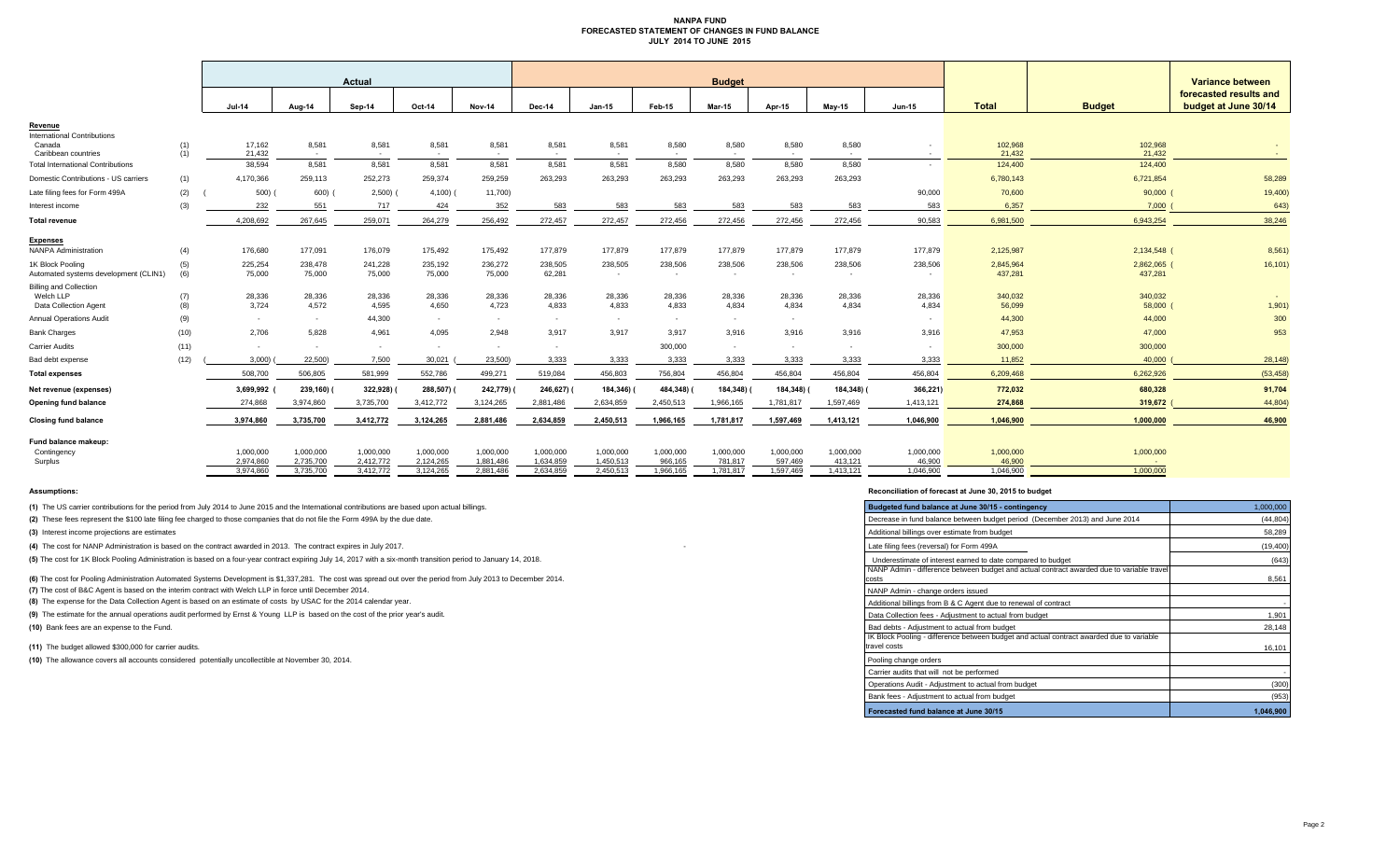#### **CURRENT AND FORECASTED LIABILITIES**

|                                                              |              |    |         | Current       |         |         |         |               |         |         |
|--------------------------------------------------------------|--------------|----|---------|---------------|---------|---------|---------|---------------|---------|---------|
|                                                              |              |    |         | <b>Nov-14</b> | Dec-14  | Jan-15  | Feb-15  | <b>Mar-15</b> | Apr-15  | May-15  |
| NEUSTAR - NANPA Administration contract                      |              |    |         | 175,492       | 177,879 | 177,879 | 177,879 | 177,879       | 177,879 | 177,879 |
| - Payment authorized by the FCC in November<br>October 2014  | 175,492      |    |         |               |         |         |         |               |         |         |
| - Authorization by the FCC has not been received for payment |              |    |         |               |         |         |         |               |         |         |
| November 2014                                                |              | \$ | 175,492 |               |         |         |         |               |         |         |
| <b>NEUSTAR - Block Pooling and CLIN</b>                      |              |    |         | 311,272       | 300,786 | 238,505 | 238,506 | 238,506       | 238,506 | 238,506 |
| - Payment authorized by the FCC in November                  |              |    |         |               |         |         |         |               |         |         |
| October 2014                                                 | 310,192      |    |         |               |         |         |         |               |         |         |
| - Authorization by the FCC has not been received for payment |              |    |         |               |         |         |         |               |         |         |
| November 2014                                                |              | \$ | 311,272 |               |         |         |         |               |         |         |
| Welch LLP - Billing & Collection Agent                       |              |    |         | 28,336        | 28,336  | 28,336  | 28,336  | 28,336        | 28,336  | 28,336  |
| - Payment authorized by the FCC in November                  |              |    |         |               |         |         |         |               |         |         |
| October 2014                                                 | \$<br>28,336 |    |         |               |         |         |         |               |         |         |
| - Authorization by the FCC has not been received for payment |              |    |         |               |         |         |         |               |         |         |
| November 2014                                                |              | \$ | 28,336  |               |         |         |         |               |         |         |
| <b>USAC - Data Collection Agent</b>                          |              |    |         | 4,833         | 4,833   | 4,833   | 4,833   | 4,833         | 4,833   | 4,833   |
| - Payment authorized by the FCC in November                  |              |    |         |               |         |         |         |               |         |         |
| October 2014                                                 | \$<br>4,723  |    |         |               |         |         |         |               |         |         |
| - Authorization by the FCC has not been received for payment |              |    |         |               |         |         |         |               |         |         |
| November 2014                                                |              | S  | 4,833   |               |         |         |         |               |         |         |
| <b>Carrier audits</b>                                        |              |    |         |               |         |         | 300,000 |               |         |         |
| Ernst & Young LLP- Annual operations audit                   |              |    |         | 44,300        |         |         |         |               |         |         |
| -Authorization by the FCC has not been received for payment  |              |    |         |               |         |         |         |               |         |         |
| Audit fee accrual for the 2013/2014 fiscal audit             |              | \$ | 44,300  |               |         |         |         |               |         |         |
| <b>Bank Fees</b>                                             |              |    |         |               | 3,917   | 3,917   | 3,917   | 3,917         | 3,917   | 3,917   |
| Total                                                        |              |    |         | 564,233       | 515,751 | 453,470 | 753,471 | 453,471       | 453,471 | 453,471 |